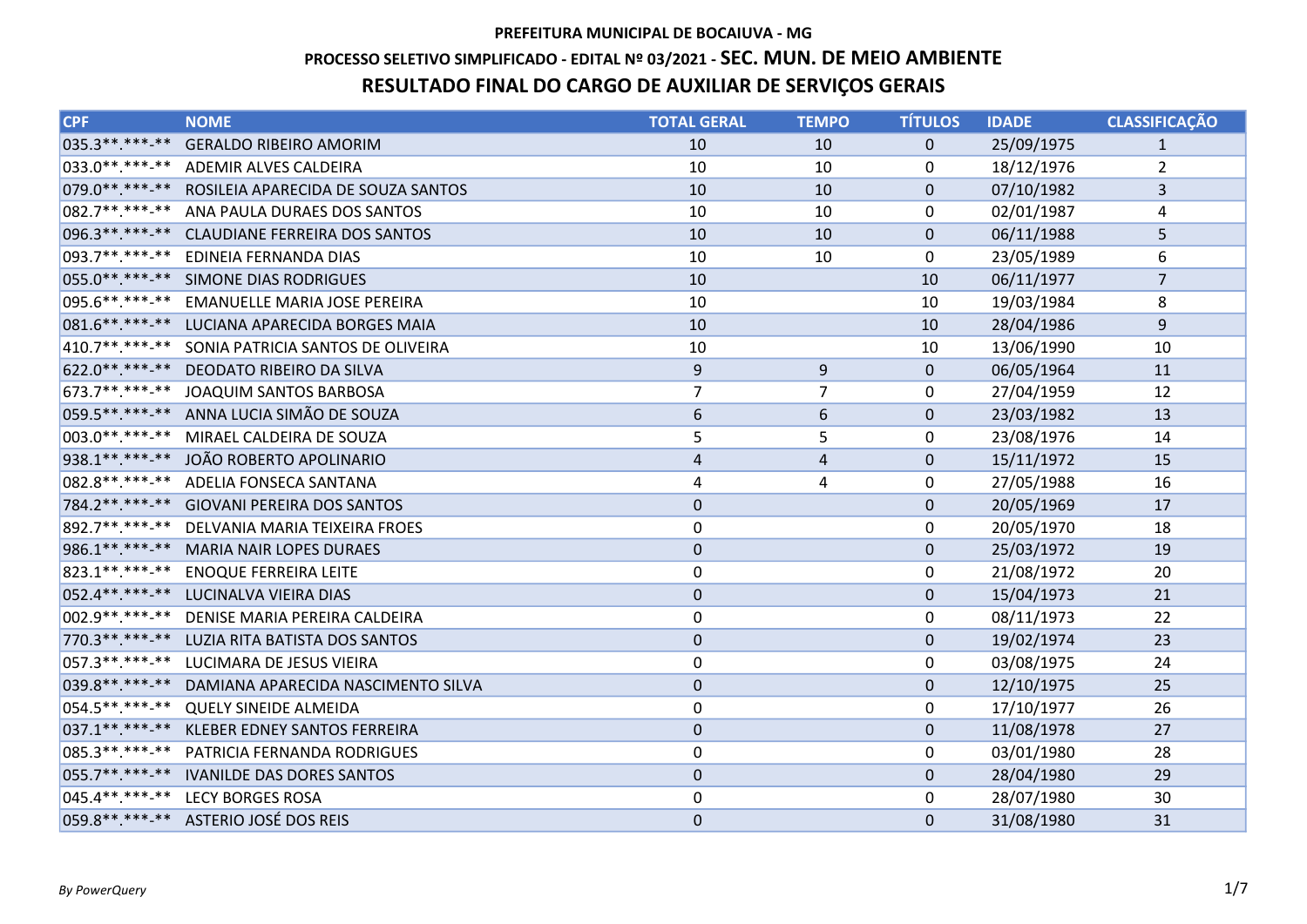# PROCESSO SELETIVO SIMPLIFICADO - EDITAL Nº 03/2021 - SEC. MUN. DE MEIO AMBIENTE

# RESULTADO FINAL DO CARGO DE AUXILIAR DE SERVIÇOS GERAIS

| <b>CPF</b> | <b>NOME</b>                                         | <b>TOTAL GERAL</b> | <b>TEMPO</b> | <b>TÍTULOS</b> | <b>IDADE</b> | <b>CLASSIFICAÇÃO</b> |
|------------|-----------------------------------------------------|--------------------|--------------|----------------|--------------|----------------------|
|            | 055.5** ***-** JUSCELIA APARECIDA DE ARAUJO         | 0                  |              | $\mathbf{0}$   | 15/10/1981   | 32                   |
|            | 086.1** ***-** CRISTINA DE FATIMA MENDES DUVALDO    | $\pmb{0}$          |              | $\mathbf 0$    | 19/07/1982   | 33                   |
|            | 052.4**.***-** GERALDA MAGELA PEREIRA DUARTE        | $\pmb{0}$          |              | 0              | 15/11/1982   | 34                   |
|            | 055.8 ** *** -** DIOMESIO GOMES ARANTES             | $\mathbf 0$        |              | $\mathbf{0}$   | 18/02/1983   | 35                   |
|            | 082.4**.***-** GERALDA CARVALHO ROCHA               | 0                  |              | 0              | 01/09/1983   | 36                   |
|            | 058.4**.***-** KELLY PATRICIA OLIVEIRA              | $\pmb{0}$          |              | $\mathbf{0}$   | 21/04/1984   | 37                   |
|            | 062.0**.***-** DARLENE ALESSANDRA SOARES            | $\pmb{0}$          |              | $\mathbf{0}$   | 01/06/1984   | 38                   |
|            | 069.7** ***-** EDSON CARLOS SILVA                   | $\mathbf 0$        |              | $\mathbf{0}$   | 19/09/1984   | 39                   |
|            | 086.0**.***-** MARIA FERNANDA DA CRUZ SOARES        | $\pmb{0}$          |              | 0              | 10/01/1986   | 40                   |
|            | 081.9 ** ***- ** ANA PAULA DA SILVA                 | $\pmb{0}$          |              | $\Omega$       | 25/06/1986   | 41                   |
|            | 099.0**.***-** FERNANDA MENDES MORAIS               | $\pmb{0}$          |              | $\Omega$       | 01/11/1986   | 42                   |
|            | 099.5** ***-** JHONNES ALFREDO DIAS GONÇALVES       | $\pmb{0}$          |              | $\mathbf{0}$   | 26/09/1988   | 43                   |
|            | 092.5 **. ***- ** MAURO HENRIQUE DE LIMA            | $\pmb{0}$          |              | 0              | 23/04/1989   | 44                   |
|            | 132.4******** ANNA CHRISTINA SANTOS COSTA           | $\mathbf 0$        |              | $\mathbf{0}$   | 29/09/1990   | 45                   |
|            | 125.4**.***-** ANE FRANCIELLE SANTOS CUNHA          | $\mathbf 0$        |              | 0              | 03/04/1991   | 46                   |
|            | 003.0**.***-** ANDERSON JOSIMAR CALDEIRA DE QUEIROZ | $\pmb{0}$          |              | $\mathbf{0}$   | 12/01/1992   | 47                   |
|            | 113.6**.***-** BRENO VITOR LEAL MOTA                | $\pmb{0}$          |              | 0              | 03/11/1992   | 48                   |
|            | 133.9 **. ***- ** SERGIO FABIANO DE OLIVEIRA FILHO  | $\mathbf 0$        |              | $\mathbf{0}$   | 25/11/1995   | 49                   |
|            | 140.1**.***-** POLLYANNA PEREIRA RODRIGUES          | $\pmb{0}$          |              | 0              | 10/03/1996   | 50                   |
|            | 140.8** ***-** JOYCE THAMIRES SANTOS FROES          | $\mathbf 0$        |              | $\Omega$       | 07/11/1996   | 51                   |
|            | 149.9 **. ***- ** LUCAS PEREIRA SILVA               | $\pmb{0}$          |              | 0              | 20/02/1998   | 52                   |
|            | 116.3**.***-** DEBORA APARECIDA SANTOS COSTA        | $\pmb{0}$          |              | $\mathbf 0$    | 21/09/1998   | 53                   |
|            | 150.0**.***-** JOSIELLE STEFANI SANTOS FROES        | $\pmb{0}$          |              | 0              | 13/10/1998   | 54                   |
|            | 148.8**.***-** WASHINGTON LUIZ SOUZA DIAS           | $\mathbf 0$        |              | $\Omega$       | 03/02/1999   | 55                   |
|            | 702.6**.***-** MICHELLE CAROLINE ALVES DOS SANTOS   | $\mathbf 0$        |              | 0              | 24/08/1999   | 56                   |
|            | 169.7**.***-** PAULO HENRIQUE LIMA SILVA            | $\pmb{0}$          |              | $\mathbf{0}$   | 12/12/1999   | 57                   |
|            | 160.5**.***-** VITORIA MERCIA PESSOA ROSA           | $\pmb{0}$          |              | $\mathbf{0}$   | 25/02/2001   | 58                   |
|            | 151.1**.***-** BRNO GOMES FERREIRA                  | $\mathbf 0$        |              | $\Omega$       | 26/05/2002   | 59                   |
|            | 162.3**.***-** CAMILLE SOUZA CORREA                 | $\mathbf 0$        |              | $\mathbf{0}$   | 23/09/2003   | 60                   |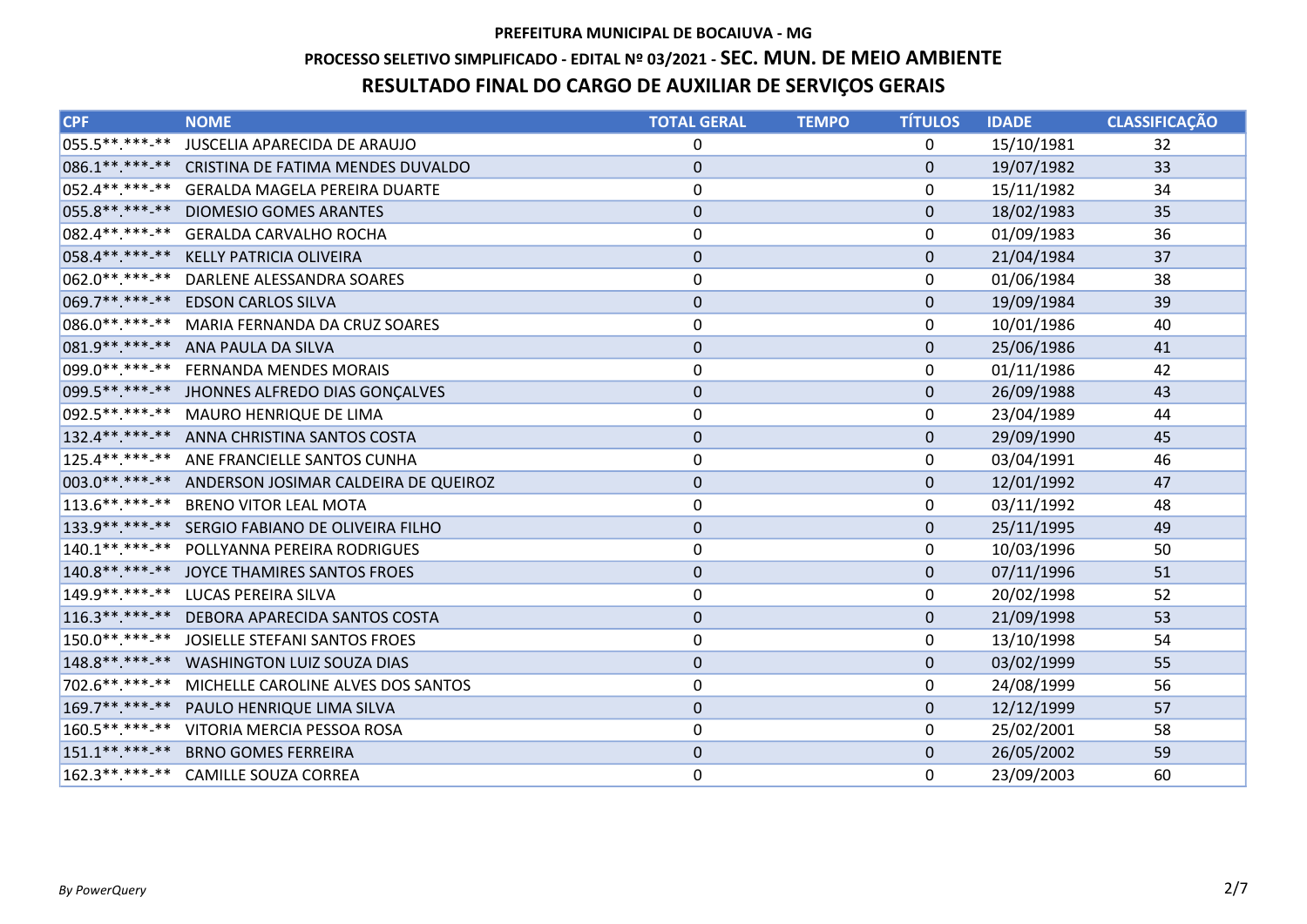## PREFEITURA MUNICIPAL DE BOCAIUVA - MG PROCESSO SELETIVO SIMPLIFICADO - EDITAL Nº 03/2021 - SEC. MUN. DE MEIO AMBIENTE RESULTADO FINAL DO CARGO DE COVEIRO

| <b>CPF</b>                       | <b>NOME</b>                                       | <b>TOTAL GERAL</b> | <b>TEMPO</b> | <b>TÍTULOS</b> | <b>IDADE</b> | <b>CLASSIFICAÇÃO</b> |
|----------------------------------|---------------------------------------------------|--------------------|--------------|----------------|--------------|----------------------|
|                                  | 036.5**.***-** APARECIDO CARLOS PEREIRA GUIMARAES | 10                 | 10           |                | 09/06/1973   |                      |
|                                  | 068.5**.***-** SIDNEY APARECIDO GONÇALVES         | 10                 | 10           |                | 11/11/1980   |                      |
|                                  | 065.8**.***-** WELLINGTON SANTOS FERREIRA         | 10                 | 10           |                | 23/08/1984   |                      |
|                                  | 111.0**.***-** MARCELO GERALDO DOS REIS VELOSO    | 10                 | 10           |                | 12/11/1990   |                      |
|                                  | 056.6** ***-** JOÃO FRANCISCO DE SOUZA            |                    |              |                | 21/10/1978   |                      |
| $125.6***.****.**$ JEAN FERREIRA |                                                   |                    |              |                | 28/07/2003   |                      |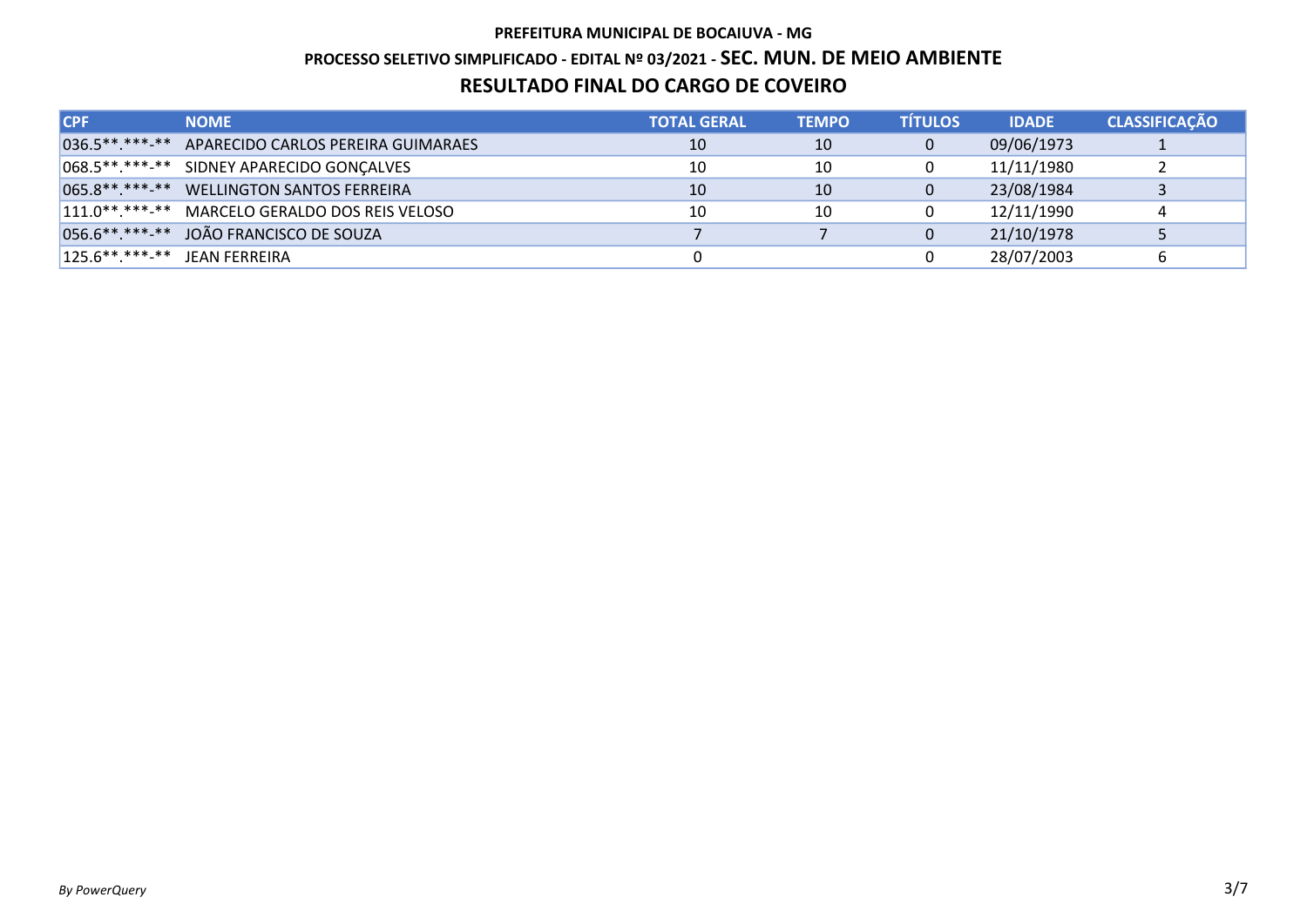### PROCESSO SELETIVO SIMPLIFICADO - EDITAL Nº 03/2021 - SEC. MUN. DE MEIO AMBIENTE

### RESULTADO FINAL DO CARGO DE GARI - COLETOR DE LIXO

| <b>CPF</b>    | <b>NOME</b>                                       | <b>TOTAL GERAL</b> | <b>TEMPO</b> | <b>TÍTULOS</b> | <b>IDADE</b> | <b>CLASSIFICAÇÃO</b> |
|---------------|---------------------------------------------------|--------------------|--------------|----------------|--------------|----------------------|
|               | 100.5**.***-** JONAS ISLAN FERREIRA DO AMARAL     | 10                 | 10           | $\overline{0}$ | 31/10/1987   |                      |
|               | 124.3**.***-** FARLLEY JUNIO DOS SANTOS           | 10                 | 10           | 0              | 08/09/1992   |                      |
|               | 146.6** ***-** IGOR RAFAEL SILVA TERRA            |                    |              | 5.             | 16/04/1997   |                      |
|               | 131.2**.***-** HAMILTON ROBERTO PESSOA ROSA       |                    |              | 0              | 27/10/1993   | 4                    |
|               | 143.8** ***-** JOSÉ LUCAS CARMPOS ALKMIM          |                    |              | $\mathbf{0}$   | 23/03/1996   |                      |
|               | 046.9 ** .*** -** REMARCIO HELSON FERREIRA SANTOS |                    |              | 0              | 24/09/1981   | 6                    |
|               | 058.4** ***-** RONALDO DOS REIS PEREIRA           | 0                  |              | $\mathbf{0}$   | 01/09/1983   |                      |
|               | 076.2**.***-** JUCILEY GONÇALVES TEIXEIRA         | 0                  |              | 0              | 11/01/1984   | 8                    |
| $119.0******$ | ADÃO FELIPE ROCHA DIAS                            | $\Omega$           |              | $\Omega$       | 07/09/1991   | 9                    |
|               | 119.2 **. *** -** RAMIRO FILIPE JOHN DE SOUZA     | $\Omega$           |              | 0              | 28/11/1993   | 10                   |
|               | 149.9**.***-** YURI RODRIGUES DOS SANTOS          |                    |              | $\Omega$       | 09/04/2000   | 11                   |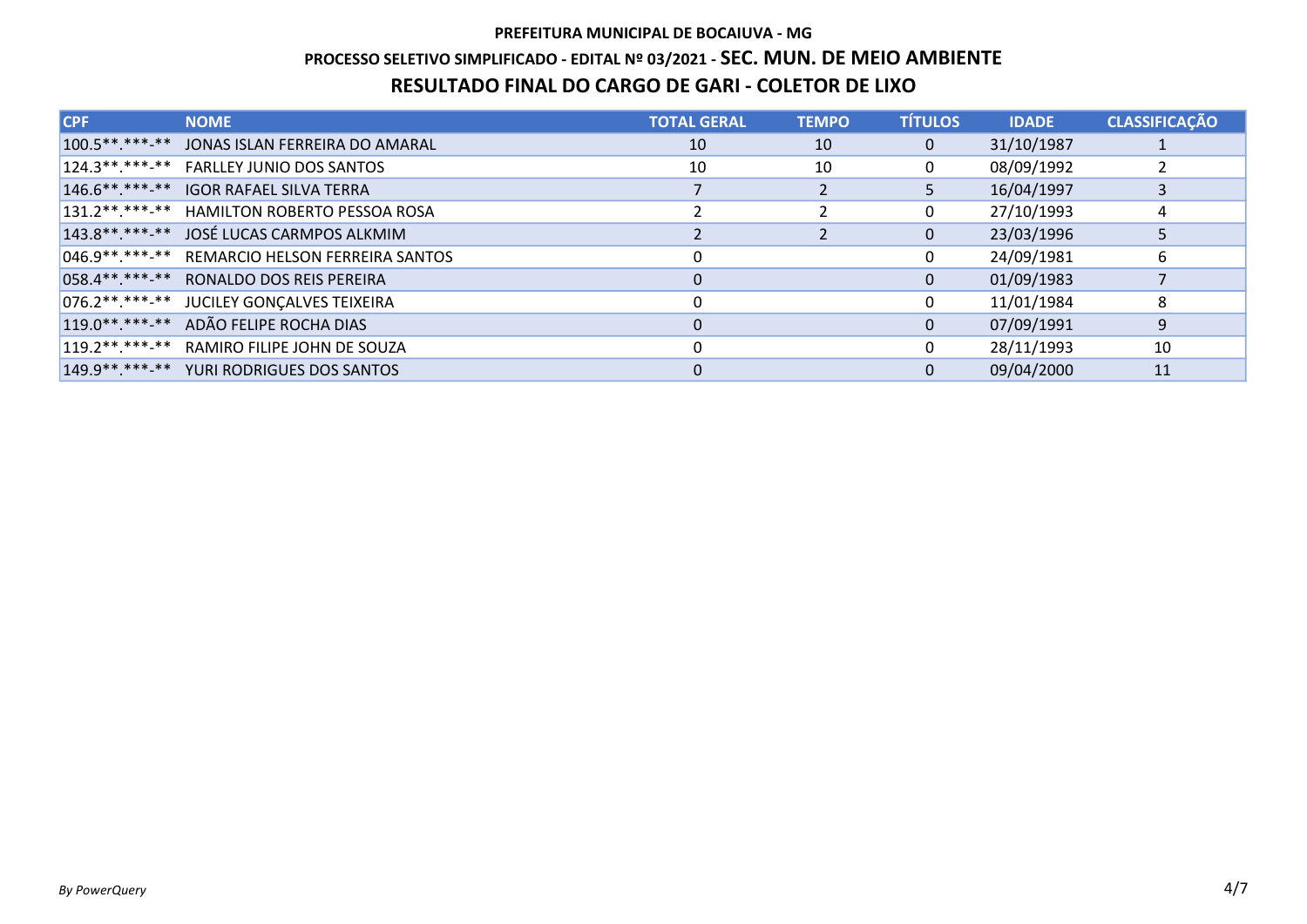## PREFEITURA MUNICIPAL DE BOCAIUVA - MG PROCESSO SELETIVO SIMPLIFICADO - EDITAL Nº 03/2021 - SEC. MUN. DE MEIO AMBIENTE RESULTADO FINAL DO CARGO DE GARI - VARRIÇÃO

| <b>CPF</b>       | <b>NOME</b>                                   | <b>TOTAL GERAL</b> | <b>TEMPO</b> | <b>TÍTULOS</b> | <b>IDADE</b> | <b>CLASSIFICAÇÃO</b> |
|------------------|-----------------------------------------------|--------------------|--------------|----------------|--------------|----------------------|
| 750.8 ** *** -** | <b>ENI BATISTA</b>                            | $\mathbf 0$        |              | $\Omega$       | 11/02/1966   | $\mathbf{1}$         |
|                  | 618.1**.***-** MARLI APARECIDA FERREIRA       | 0                  |              | 0              | 13/09/1966   | $\overline{2}$       |
| 028.9 ** ***-**  | MARIA LUCIA PEREIRA MARQUES                   | $\boldsymbol{0}$   |              | $\mathbf{0}$   | 10/11/1968   | 3                    |
|                  | 841.7**.***-** NEIDE PEREIRA DE OLIVEIRA      | 0                  |              | $\Omega$       | 05/06/1970   | 4                    |
| $043.4******$    | VERA LUCIA DE SOUZA OLIVEIRA                  | $\pmb{0}$          |              | $\mathbf{0}$   | 16/07/1976   | 5                    |
|                  | 959.9**.***-** JULIANA TAVARES BARROSO        | 0                  |              | $\mathbf{0}$   | 30/08/1976   | 6                    |
|                  | 028.8** ***-** MARIA RUTH PEREIRA             | $\pmb{0}$          |              | $\mathbf{0}$   | 02/01/1977   | $\overline{7}$       |
| 076.1 ** *** -** | <b>MARCIA MARIA SANTOS SILVA</b>              | $\pmb{0}$          |              | 0              | 27/09/1980   | 8                    |
|                  | 056.6** ***-** DIRLENE GOMES SANTANA          | $\mathbf 0$        |              | $\Omega$       | 27/01/1982   | 9                    |
| 078.1**.***-**   | <b>FERNANDA VIEIRA SANTOS</b>                 | 0                  |              | 0              | 28/05/1984   | 10                   |
|                  | 076.1**.***-** LETICIA MIRELLE DE SOUZA       | $\boldsymbol{0}$   |              | $\mathbf{0}$   | 10/01/1985   | 11                   |
| 095.1 *****-**   | ANNA PAULA OLIVEIRA PEREIRA                   | $\pmb{0}$          |              | 0              | 01/03/1986   | 12                   |
| 099.1 ** ***-**  | <b>TIAGO VIEIRA GOMES</b>                     | $\boldsymbol{0}$   |              | $\mathbf{0}$   | 29/12/1986   | 13                   |
| 373.7**.***-**   | NAZARÉ MARQUES ALMEIDA                        | 0                  |              | $\mathbf{0}$   | 01/07/1987   | 14                   |
|                  | 092.7**.***-** APARECIDA DE JESUS AQUINO      | $\pmb{0}$          |              | $\mathbf{0}$   | 06/10/1987   | 15                   |
| 092.6**.***-**   | DANIELA MAISE FERREIRA SILVA CARNEIRO         | $\pmb{0}$          |              | 0              | 31/08/1990   | 16                   |
|                  | 119.3 ** ***- ** JESSICA CRUZ MARINHO ANDRADE | $\pmb{0}$          |              | $\Omega$       | 24/02/1994   | 17                   |
| 023.5 ** *** -** | <b>PAULO WENDEL FERNANDES FERREIRA</b>        | 0                  |              | 0              | 08/06/1996   | 18                   |
| $137.3*********$ | <b>ARYANNE SILVA REIS</b>                     | $\mathbf 0$        |              | $\Omega$       | 28/09/1997   | 19                   |
|                  | 107.5**.***-** TAYANE FERNANDA ROSA SILVA     | 0                  |              | $\mathbf{0}$   | 18/03/2001   | 20                   |
| $147.3******$    | NILVANA SENA SANTOS                           | $\pmb{0}$          |              | $\Omega$       | 08/02/2003   | 21                   |
|                  | 132.9 ** .*** -** ADLINEF SANTANA RODRIGUES   | 0                  |              | $\mathbf{0}$   | 31/12/2003   | 22                   |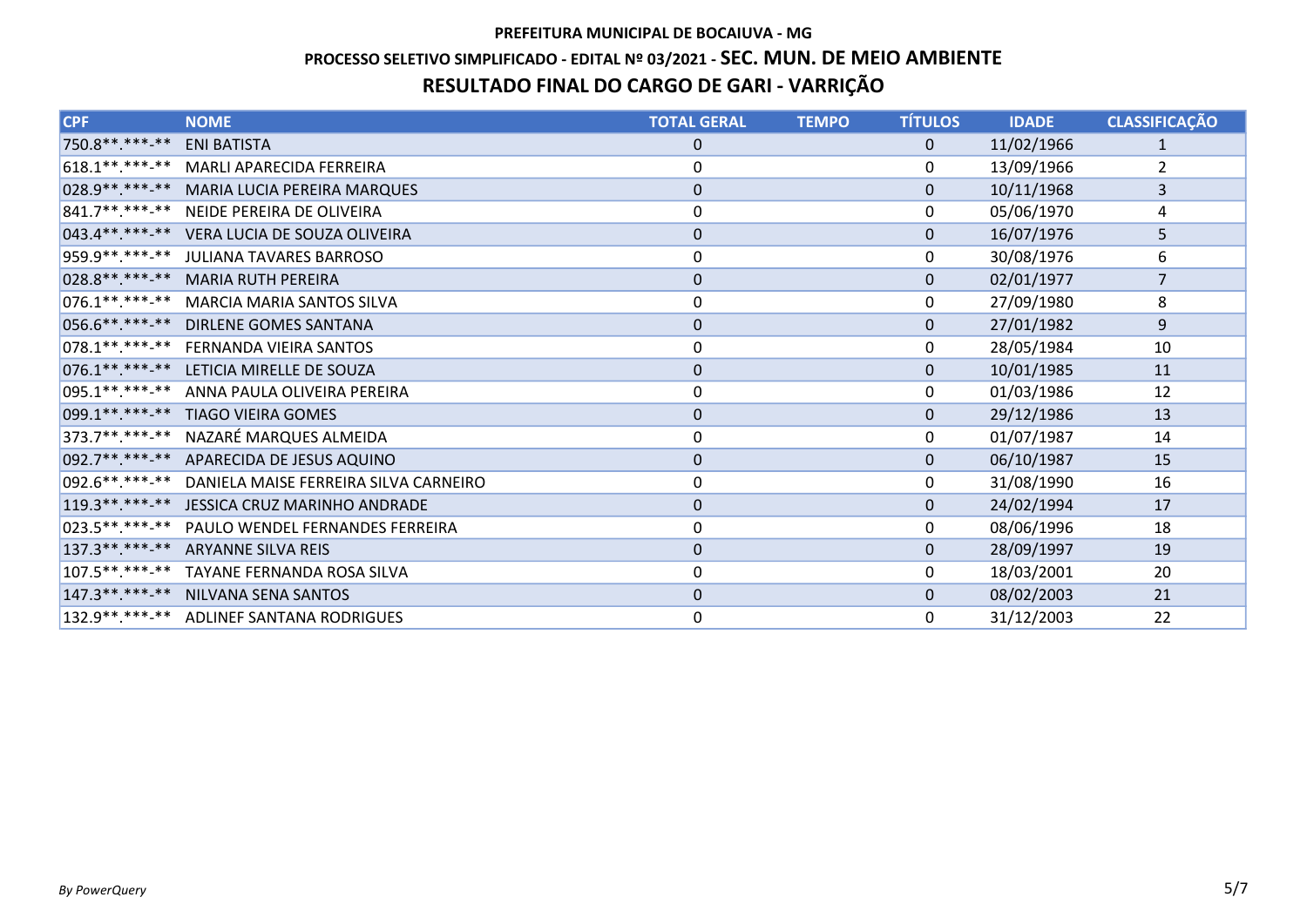## PREFEITURA MUNICIPAL DE BOCAIUVA - MG PROCESSO SELETIVO SIMPLIFICADO - EDITAL Nº 03/2021 - SEC. MUN. DE MEIO AMBIENTE RESULTADO FINAL DO CARGO DE MOTORISTA

| <b>CPF</b> | <b>NOME</b>                                        | <b>TOTAL GERAL</b> | <b>TEMPO</b> | <b>TÍTULOS</b> | <b>IDADE</b> | <b>CLASSIFICAÇÃO</b> |
|------------|----------------------------------------------------|--------------------|--------------|----------------|--------------|----------------------|
|            | 404.2 ** ***- ** NEILTON RODRIGUES XAVIER DE SOUZA | 34                 | 10           | 24             | 07/05/1956   |                      |
|            | 056.5**.***-** AUGUSTO MANOEL ANDRADE ROSA         | 28                 |              | 28             | 22/10/1983   |                      |
|            | 004.0**.***-** CARLOS GILVAN PIRES                 | 19                 | 10           | 9              | 25/04/1976   |                      |
|            | 060.2**.***-** ROGERIO CRISTIANO PEREIRA SILVA     | 13                 |              | 13             | 22/02/1983   |                      |
|            | 887.6** ***-** GILSON DE OLIVEIRA SOUZA            | 10                 |              | 10             | 20/03/1973   |                      |
|            | 972.0**.***-** ROBERTO URBANO DA SILVA             | 9                  |              | 9              | 08/10/1974   |                      |
|            | 059.1**.***-** FERNANDA FABIO ROSA                 |                    |              |                | 16/04/1983   |                      |
|            | $184.9******$ ALTAIR ALVES BARROSO                 |                    |              |                | 11/03/1974   |                      |